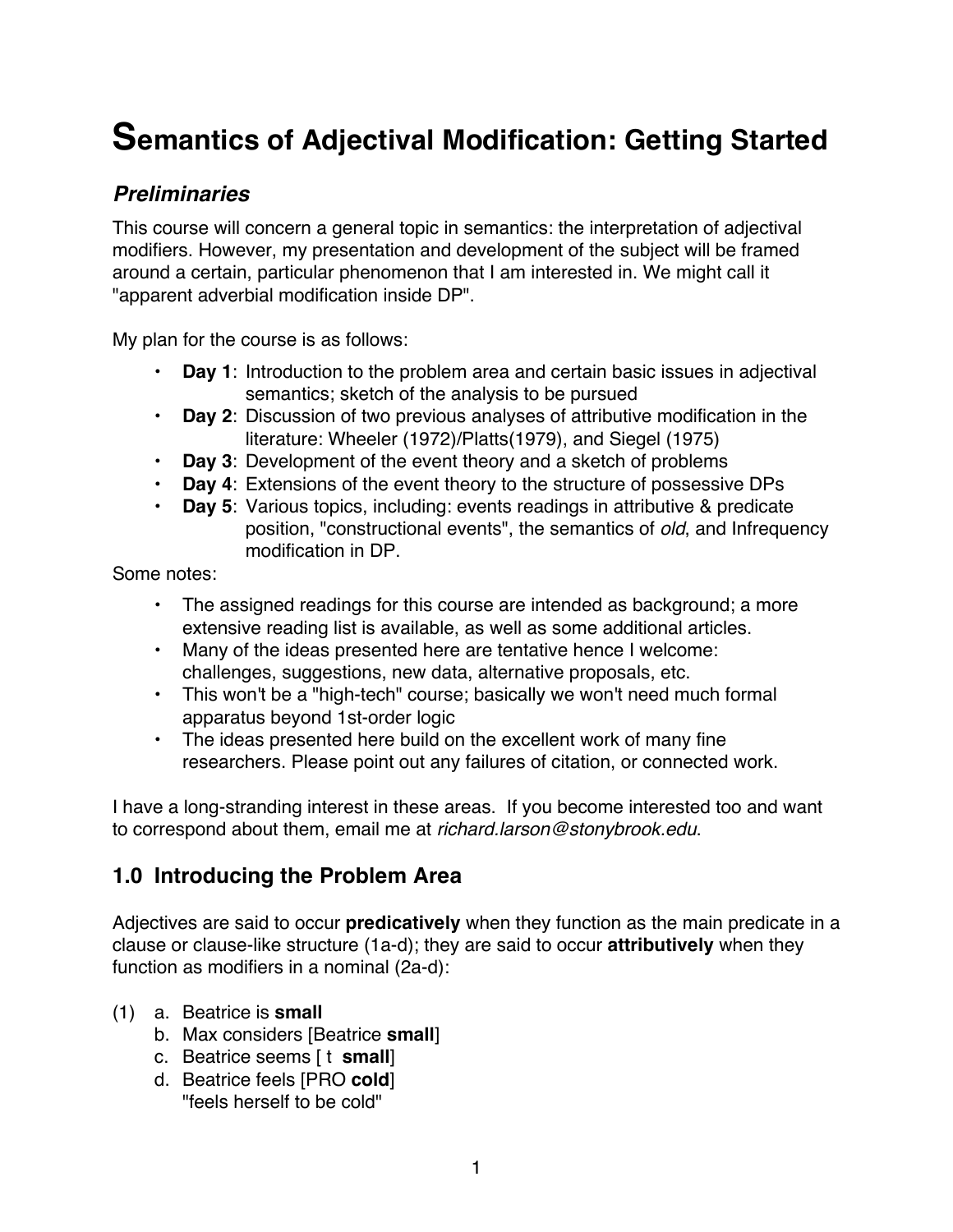- (2) a. [Two **small** elephants] appeared.
	- b. Monticello is [a **white** building].
	- c. Marcel is a **possible** participant.
	- d. Hillary spoke to [an **alleged** liar].

We will be concentrating here on attributive adjectives

#### **1.1 Intersective Interpretation of Attributives**

One simple way idea about the semantics of attributive modification is that both the noun and adjectives are one-place predicates that are true of things (3a,b). On this idea, the interpretation of (4a,b) as simple conjunctions of predicates (5a,b):

- (3) a. white $(x)$ , building $(x)$ b. small $(x)$ , elephant $(x)$
- (4) a. Monticello is a **white building** b. Beatrice is a **small elephant**
- (5) a. white(m) & building(m) b. small(b) & elephant(b)

Such an interpretation for attributive adjectives is sometimes called **intersective**. Think of one-place predicates (adjective & noun) as picking out sets, and interpret the A-N combination by taking the intersection of their respective sets. When a sentence of the form (6a) is being understood intersectively it can be paraphrased accurately as in (6b):

(6) a. NP is  $a(n)$  A N b. NP is an A and NP is an N

#### *Comparison Class Relativity*

There is a proviso regarding intersective interpretations that we must take account of before going on. It's often noted that interpreting *Beatrice is a small elephant* as in (7) is inadequate since smallness is not predicated "absolutely" of a thing, but rather relatively:

(7) small(b) & elephant(b)

When we say Beatrice is a small elephant we don't mean that she is a small object per se, but rather something like "Beatrice is a small elephant for an elephant". One way of seeing what is wrong with (7) is to think about the corresponding interpretation assigned to *Felix is a large flea*:

(8) large(f) & flea(f)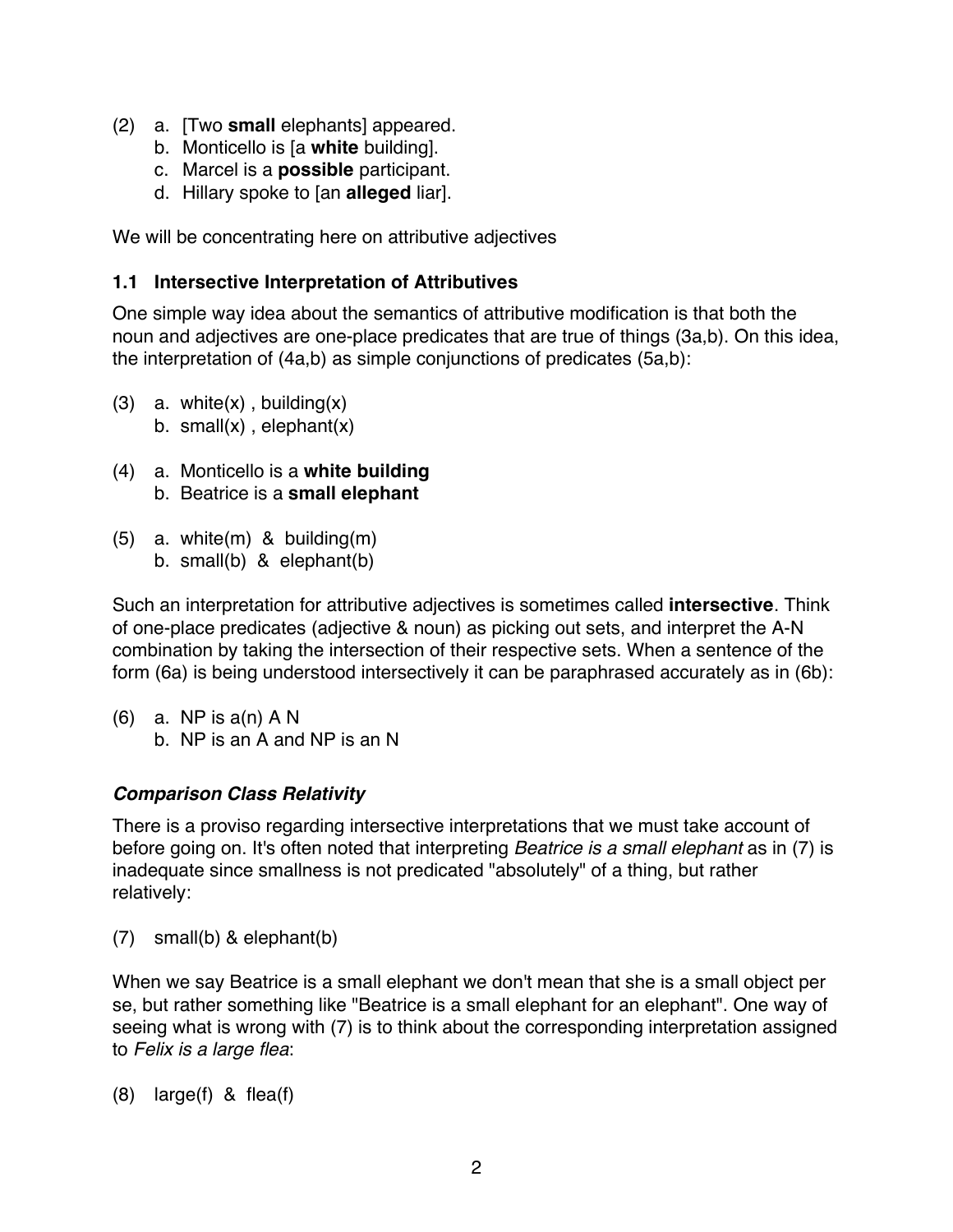It's reasonable to think that if something is big, it's larger than something that is small. But we surely don't want to reason as in (9):

(9) Beatrice is a small elephant Felix is a large flea -------------------------------------- Felix is larger than Beatrice

Intuitively, what goes wrong here is that *small* and *big* are attributed wrt a **standard** or **comparison class**, and being small wrt one standard (like elephant-size) doesn't entail smallness wrt another standard (like flea-size). A great many adjectives, including *big, small, tall, short, wide, narrow, sweet, sour*, etc. are understood this way - i.e., relative to some standard, which is often fixed by context.

One way of capturing the idea that adjectives are predicated wrt a standard is to think of them as including an additional argument position. Call it "*C*" for "comparison class". So *small* would be represented semantically like this:

(10) small( $x, C$ ) "x is small for a  $C'$ "

The comparison class argument would be what is spelled out explicitly by a *for*-PP, as in (11a-c); the argument would be left implicit when the *for*-PP is absent.

(11) a. small [<sub>PP</sub> for an elephant] small(x, *elephant*) b. large  $[p]$  for a flea<sup> $]$ </sup> large(x, *flea*)

Adopting the idea of a comparison class argument, the representations for *Beatrice is a small elephant* and *Felix is a large flea,* on their intersective interpretations, become a little more complex:

(12) a. small(Beatrice, *elephant* ) & elephant(Beatrice) b. large(Felix, *flea* ) & flea(Felix)

The interpretation of *Beatrice is a small elephant* is still intersective, only now it's not the set of elephants and the set of small things that are being intersected. Rather it's the set of elephants and the set of small-things-that-are-small-for-an-elephant. Notice that with the introduction of *C*, there is no chance that (12a,b), taken together, will entail Felix being larger than Beatrice. Relativity to comparison class will come up regularly, as we will see.

#### **1.2 Problem 1: Adverbial Adjectives Modifying Inside the Nominal**

Not all attributive adjectival modification is intersective, even when comparison class relativity is factored in. Consider examples like this: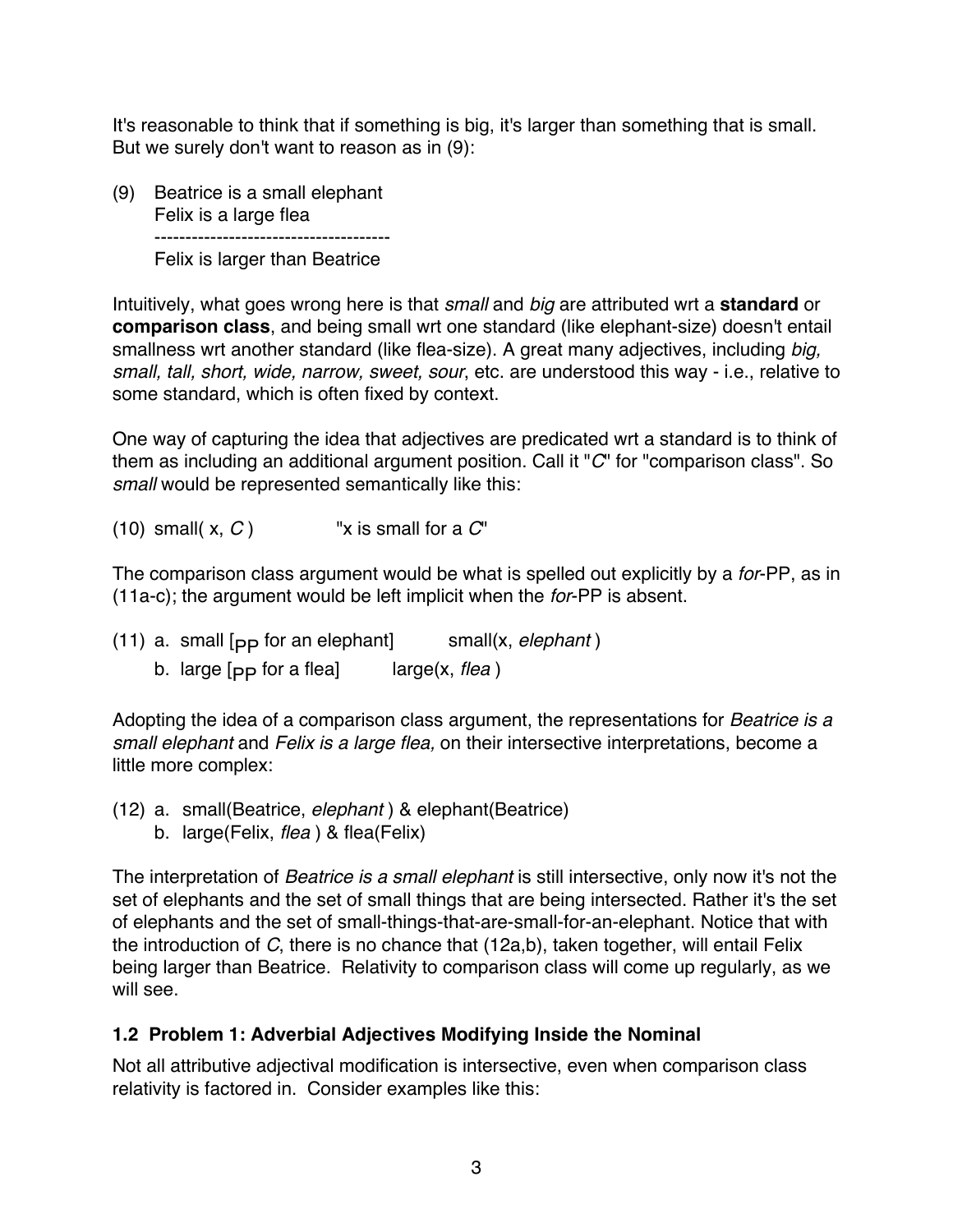- (13) a. Marcel and Rene are [two **possible** participants].
	- b. Hillary spoke to [an **alleged** liar].
	- c. Jan Wouter owns [a **toy** gun].
	- d. Sjef lost [his **rubber** duck].
	- e. Ellen Petra bought [some **fake** flowers].
- (14) a. Olga is a **beautiful** dancer.
	- b. Kathrin is an **intelligent** student.
	- c. George is a **skillful** manager.
	- d. Teun was a **fierce** arguer.
	- e. Yo-yo is a **good** cellist.
	- f. Bill is a **diligent** president.
	- g. Peter is an **old** friend.

The two sets of cases are somewhat different. The first appear to have no appropriate intersective readings, for differing reasons in the different cases. For example, even if Marcel is a possible participant, it's not clear what (15a) would mean. Similarly even if Bill is an alleged liar, what would it mean to say that he is alleged?

- (15) a. #Marcel is possible and Marcel is a participant
	- b. #Bill is alleged and Bill is a liar

By contrast, in the case of (13c-e), the intersective readings are not incoherent, but rather appear to yield an incorrect entailment. If something is a toy gun, then it is a toy, but it is precisely not a gun. Similarly for (13d,e).

The examples in (14) present a different picture. Certainly each of these has a reading where the A - N combination is understood intersectively.

- (16) a. Olga is **beautiful** and Olga is a dancer.
	- b. Kathrin is **intelligent** and Kathrin is a student.
	- c. George is **skillful** and George is a manager.
	- d. Teun was **fierce** and Teun was an arguer.
	- e. Yo-yo is **good** and Yo-yo is a cellist.
	- f. Bill is **diligent** and Bill is a president.
	- g. Peter is **old** and Peter is a friend.

But each also has another reading where the A - N combination is understood nonintersectively. There are two different ways to paraphrase this reading. One uses an *as*-PP (17). The other paraphrase uses an adverbial counterpart of the adjective (18).

- (17) a. Olga is a **beautiful as a dancer**.
	- b. Kathrin is an **intelligent as a student**.
	- c. George is a **skillful as a manager**.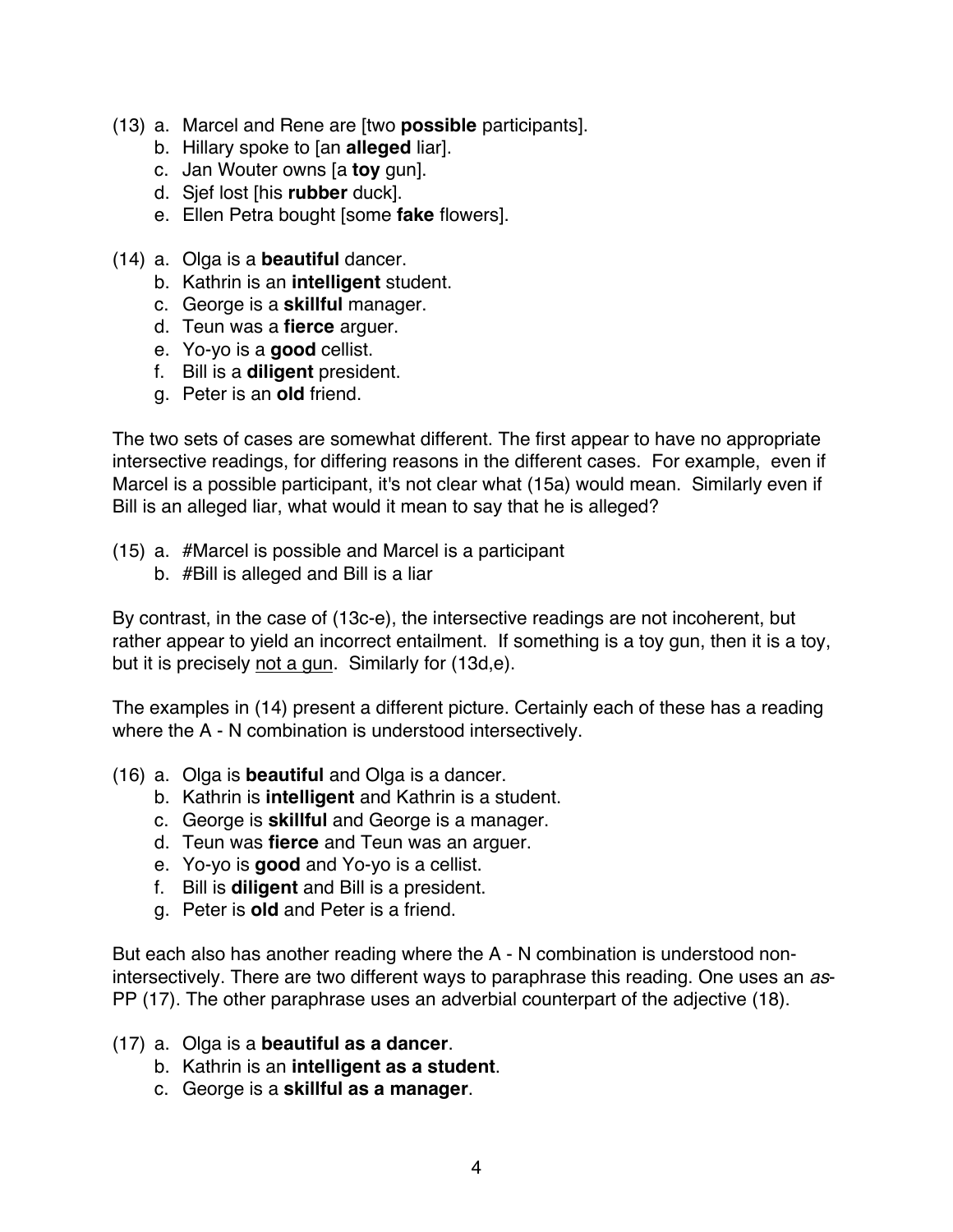- d. Teun was **fierce as an arguer**.
- e. Yo-yo is a **good as a cellist**.
- f. Bill is a **diligent as a president**.
- g. ??Peter is an **old as a friend**. (better: **old as friends go**)
- (18) a. Olga dances **beautifully**.
	- b. Kathrin studies **intelligently**.
	- c. George manages **skillfully**.
	- d. Teun argued **fiercely**.
	- e. Yo-yo plays cello **well**.
	- f. Bill executes the office of president **diligently**.
	- g. Peter has been a friend **for a long time**.

I am going to concentrate on the class of cases in (14), putting aside those in (13), perhaps for later. Regarding the cases in (14), there is a decision to be made as to which one of these paraphrases possibilities - (17) or (18) - we're going to take as indicating what's "really" going on in the construction. (The possibility exists, of course, that neither does). A useful general principle is to prefer the paraphrase for which one has a good (or promising), independent analysis. I will argue below that the work of Donald Davidson provides an attractive account of adverbial semantics. Accordingly, I am going to take the adverbial paraphrase as my jumping off point for further analysis. Accepting that decision, what the data in (14) seem to suggest is that in certain cases an adjective can function essentially as an adverb, even when it occurs internally to a noun phrase

This raises a simple and obvious question:

**Question 1**: How is adverbial modification of a noun by an adjective possible, and how does it work?

**Why the Question Seems Important**: Because it runs counter to the story familiar from grammar books that adverbs have to do with verbs, whereas adjectives have to do with nouns - put in semantic terms, adverbs qualify actions, events, etc., whereas adjectives qualify things, stuffs, etc. What we seem to have here is an adjective behaving semantically as an adverb inside the nominal. If that is correct, it would seem to indicate the presence of something like verbal semantic structure inside the nominal.

This result may appear unsurprising given that *er*-nominals like *dancer* are derived directly from verbs (*dance*). In view of this, think of *beautiful* qualifying *dancer* in the same way that *beautifully* qualifies *dances*. But what about the following pair, noted by Vendler:

(19) a.i.Arthur was a **just** ruler. ii. Arthur ruled **justly**.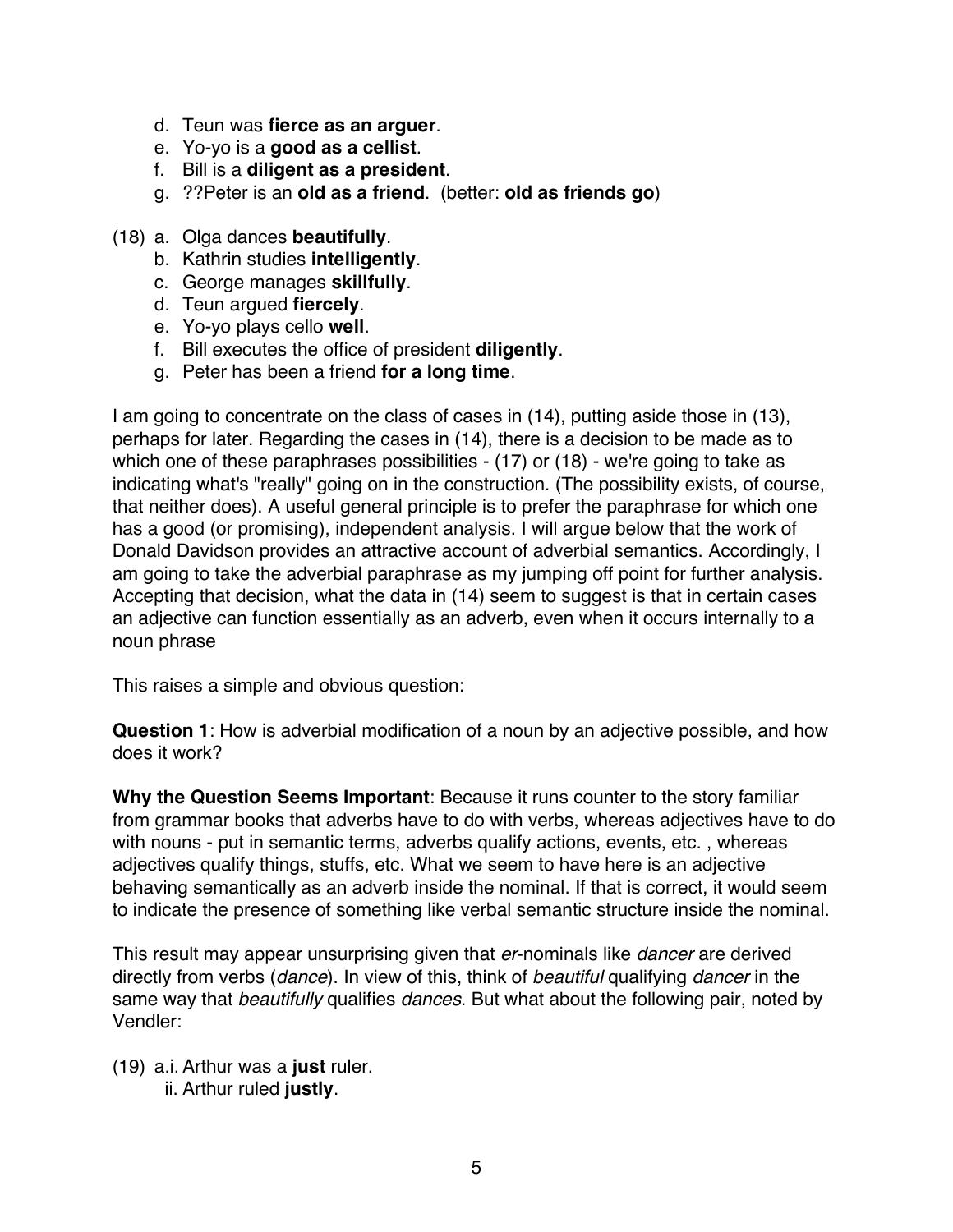- b.i.Arthur was a **just** king.
	- ii. Arthur ??-ed **justly**.

Suppose we analyze the relation between *just* and *ruler* in (19ai) as identical to the relation between *justly* and *rule* in (19aii). How are we to understand the relation between *just* and *king* in (19bi)? Semantically, (19ai) and (19bi) appear parallel. But there is no verb *king*.

### *Follow-up Notes*

There are many interesting puzzles in this domain. Consider examples like *Max is an angry drunk*. It cannot be paraphrased as "Max drinks angrily" - the latter barely makes sense. Even something like *Max is angry as a drunk/drinker* seems a bit rough. Better would be *Max is/becomes angry when drunk*. Here we seem to have something like a temporal adverb reading of the adjective.

# **1.3 Problem 2: Adverbial Adjectives Modifying Outside the Nominal?**

Bolinger (1967) notes examples like the following:

- (20) a. [ the **occasional** customer ] strolled by. b. Barbara saw [ the **occasional** customer].
- (21) a. [ a **sporadic** shot ] was heard.
	- b. Rita heard [ a **sporadic** shot ].
- (22) [ an **infrequent** visitor ] was seen.

What is interesting about these cases is that an adjective that occurs internal to the bracketed nominal appears be understood like a matrix adverbial; compare:

- (20') a. **Occasionally** [ a customer ] strolled by.
	- b. **Occasionally** Barbara saw [ a customer]
- (21') a. **Sporadically** [ a shot ] was heard.
	- b. **Sporadically** Rita heard [ a shot ].
- (22') [ a visitor ] was seen **infrequently**.

Note that this phenomenon is constrained in curious ways. The adverbs in question seem to be adverbs expressing infrequency (cf. (23)); notice also the alternation between definite nominals and the sentence equivalent with an indefinite nominal (16''):

(23) a. [ a **frequent** customer ] strolled by. (cf. *Frequently a customer strolled by*.)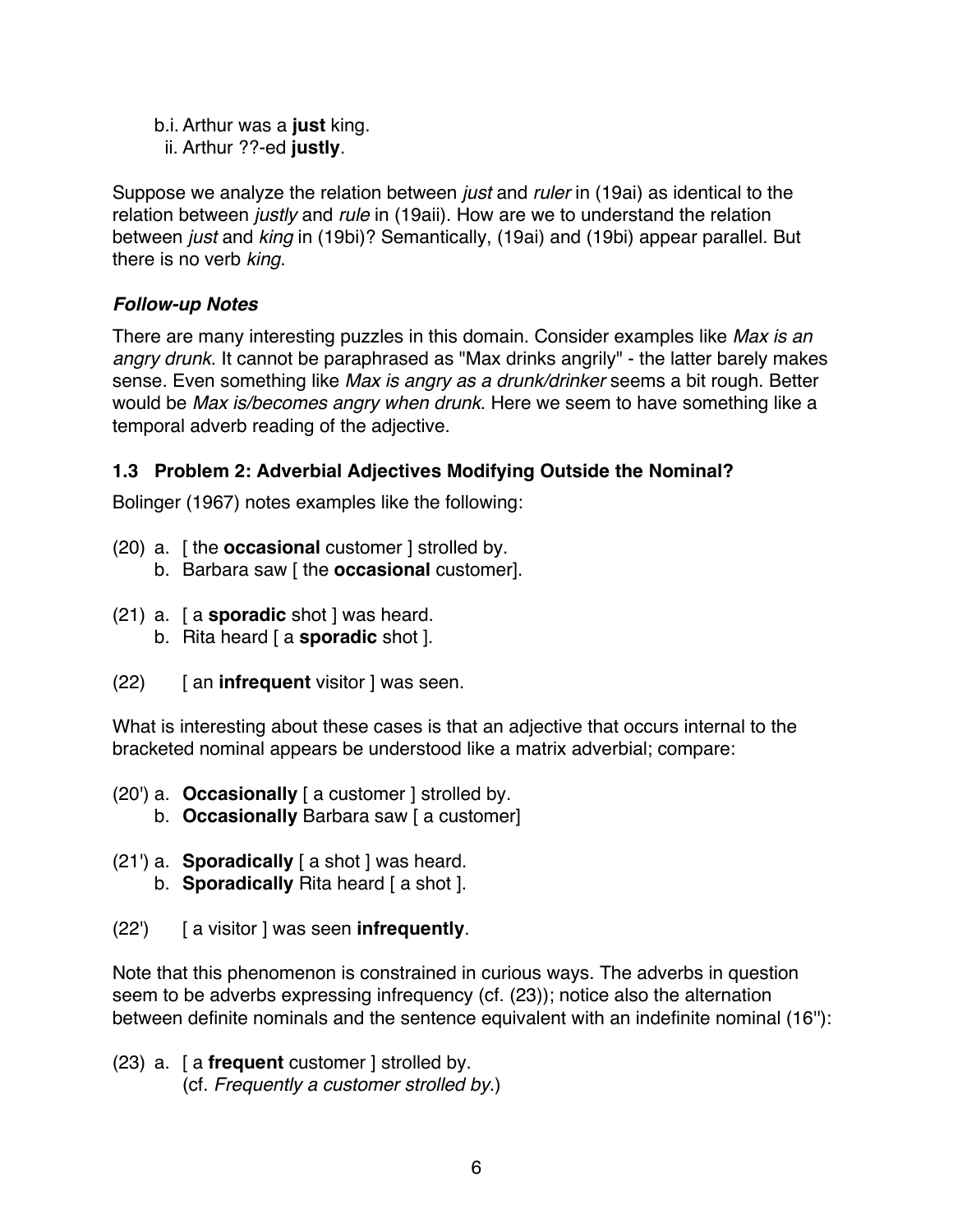- b. Barbara saw [ a **regular** customer]. (cf. *Regularly Barbara saw a customer*.)
- (20'')a. **Occasionally** [ the customer ] strolled by.
	- b. **Occasionally** Barbara saw [ the customer]

The adverbial adjective behavior seen in these examples is different from that noted above. And in fact in certain examples, both adverbial readings can be observed. For example, is seems possible to understand (24) in either of the two ways indicated below it.

(24) Barbara saw an occasional sailor "Barbara saw a person who occasionally sailed" "Occasionally, Barbara saw a sailor"

The first reading is one of the kind noted above, where *occasional* behaves as an adverbial modifier of the noun *sail(or)*. The second reading is one of the newer kind, where *occasional* seems to modify the whole clause.

The questions raised here are the following:

**Questions**: What does adjectival modification with sentence-level adverbial semantics amount too? How does it work? What are the sources of the constraints we see (lexical restrictions, contrast between definite indefinite determiners, etc.)?

**Why the Questions Seem Important**: Because there is a serious compositionality question here. How can a phrase X contained within a constituent of Y act as a modifier of Y?

[ Y ... [ ... X... ] ... ]

Notice by the way, that it would not be satisfactory simply to propose that at LF the constituency gets rearranged so that what was NP-internal becomes NP-external in the syntax:

[ the occasional customer ] strolled by occasional [ the t customer ] strolled by  $\setminus$ 

Something like this is proposed by Y. Kitagawa (1986) to account for a similar phenomenon occurring in Japanese. But this "solution" just begs the question of why the adjective was projected within NP in the first place. Furthermore, with respect to the present case, the "LF readjustment" analysis: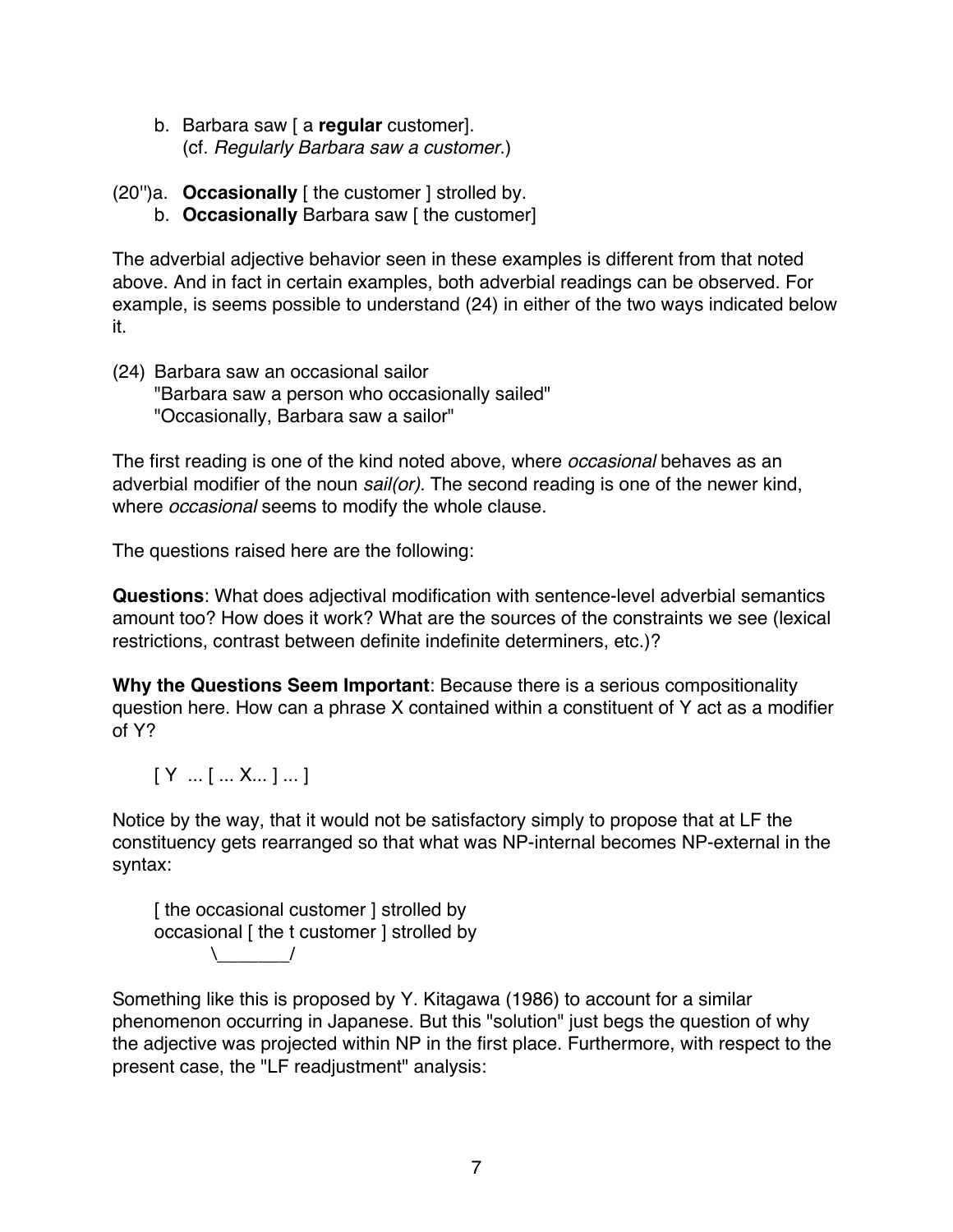- does nothing to clarify why the phenomenon appears limited to infrequency As and isn't perfectly general.
- would seem to make the wrong predications regarding (20a,b), incorrectly equating them to (20"a,b), rather than (20'a,b).

## *Follow-up Note*

Cases of this kind show considerable complexity, as revealed by paraphrases. Consider (24), which can mean something like (25a). This is distinct (it seems) from (25b); (24) can also mean something like (25c):

(24) Naoko bought her usual newspaper.

- (25) a. As usual/as she usually did, Naoko bought a newspaper.
	- b. Usually, Naoko bought a newspaper.
	- c. Naoko bought the newspaper she usually bought.

In all of these cases the function of A is adverbial, broadly speaking, but exactly how the verbal component is understood varies considerably.

#### **1.4 Problem 3: Prenominal-Postnominal Meaning Contrasts**

English is a language in which adjectives typically occur prenominally (26a,b). In certain cases, however, postnominal adjectives are also allowed; cf. the pairs in (27a-e):

- (26) a. a tall man
	- b. \*a man tall
- (27) a. the responsible individuals (include Mary, John and Alice) the individuals responsible (include Mary, John and Alice)
	- b. the stolen jewels (were on the table). the jewels stolen (were on the table).
	- c. the navigable rivers (include the Nile, the Amazon and the Ganges) the rivers navigable (include the Nile, the Amazon and the Ganges)
	- d. the visible stars (include Capella, Betelguese, and Sirius) the stars visible (include Capella, Betelguese, and Sirius)

Bolinger (1967) notes a subtle, but systematic contrast in meaning that accompanies the difference in position. When the adjective occurs postnominally it appears to attribute a temporary property to the individuals denoted by N. Thus *the stars visible* refers to the stars that, observing conditions being what they are at the time, can be picked out by the eye, etc. When the adjective occurs prenominally it can have this temporary property reading. But it can also have a reading where it seems to attribute an enduring or stable property to the individuals denoted by N. Thus *the visible stars* can refer to what *the stars visible* does. But it can also refer to the stars whose intrinsic brightness renders them detectable to the unaided eye - in astronomical terms, stars of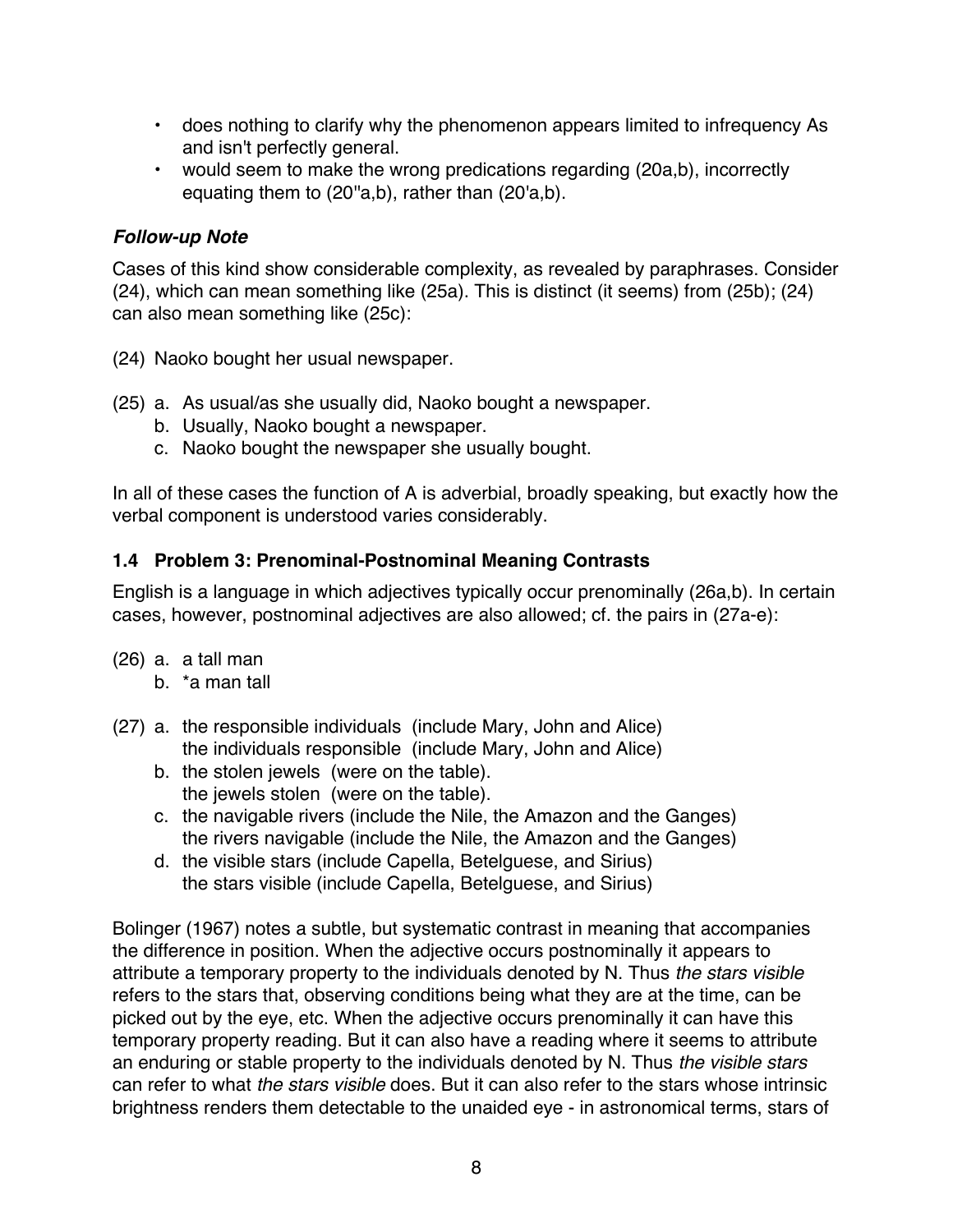magnitude one to five. The postnominal adjective does not have this stable property reading.

The difference is truth conditional. On a night where clouds obscure some portion of the sky, (28a) might well be true and (28b) false at the very same time:

- (28) a. The visible stars include Capella.
	- b. The stars visible include Capella.

So the questions that comes up here are:

**Questions**: What is responsible for the meaning contrast between prenominal and postnominal occurrences of adjectives? How is the meaning difference derived and why does the correlation go the way it does?

**Why the Questions Seem Important**: One reason is because the contrast seems to track the difference between the attributive versus the predicative use of adjectives. Compare (29a,b):

- (29) a. Capella is visible.
	- b. The stars which are visible include Capella.
	- c. Capella is a visible star.

It seems to me that when used as a predicate, as in (29a,b), *visible* can only have its "temporary property" meaning. (29a,b) talk about stars that happen to be visible at the time of speech, not about stars that are intrinsically bright. It's only when *visible* is used as a prenominal modifier of N that the permanent property meaning becomes available (29c). Accordingly, the prenominal-postnominal contrast may offer insight into the attributive - predicative distinction.

A second reason why this issue seems interesting is because the contrast in meaning observed here seems suspiciously close to what has been called the stage-level vs. individual-level contrast in predicates (Carlson (1977)). Stage-level predicates are ones that attribute properties to temporal stages of individuals ("time-slices" of them); accordingly stage-level predicates attribute temporary properties. An example is *sick*. Individual-level predicates attribute properties to the individual as a whole, and not relative to a temporal stage; hence, individual-level predicates attribute stable properties. An example is *tall*.

Certain environments seem to select for one kind of predicate versus another Consider the following contrast in *there*-insertion sentences, where *sick* is a stage-level predicate and *tall* is an individual-level predicate. Descriptively speaking, *there*-insertion sentences require a stage-level predicate in the coda (30). Note that this correlates with the ability to occur pre- and post-nominally (31):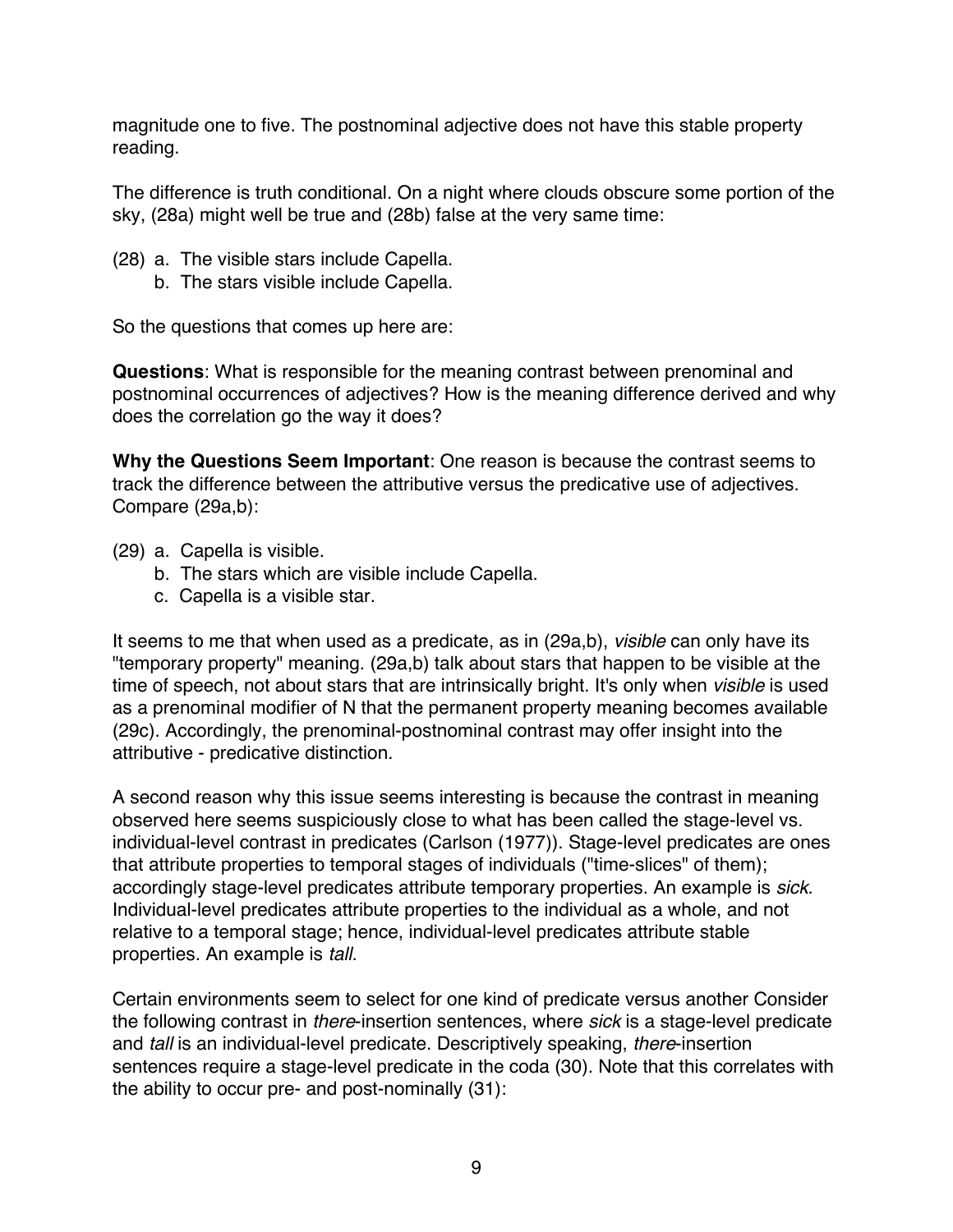- (30) a. There are many children sick.
	- b. \*There are many children tall.
- (31) a.i. The sick children include Mary, Beth and Bill.
	- ii. The children sick include Mary, Beth and Bill.
	- b.i. The tall children include Mary, Beth and Bill.
	- ii. \*The children tall include Mary, Beth and Bill.

This suggests that what is going on with (26) and (27) is a matter of the stage-level vs. individual-level status of the predicates. The meaning difference with pre- and postverbal adjectives may thus shed light on the more general stage-level/individuallevel contrast.

# **2.0 What Ties These Problems Together?**

We've reviewed three simple problems, and some reasons for being interested in them. Stated so far they aren't much more than a list. What would be interesting would be to stitch them together. The thread that I want to sew with in these lectures is event semantics, following up some lines of thinking begun in Larson (1983, 1995) and Larson and Segal (1995). First a little background on the general approach.

# **2.1 Event Semantics**

Event semantics can be traced ultimately to proposals by the Sanskrit grammarians, but it was ushered back into modern theorizing by the American philosopher Donald Davidson in a famous 1967 paper called "The Logical Form of Action Sentences." Davidson introduced events as a way of explaining how adverbs work semantically. His suggestion was simple, but elegant.

Consider a basic example like (32a). On a standard view, its logical form would be as in (32b) (ignoring tense). Here *kick* is represented by the two-place relation 'kick(\_\_,\_\_),' and 'shem' and 'shaun' are constants picking out the individuals shem and shaun:

- (32) a. Shem kicked Shaun.
	- b. kick(shem,shaun)

Davidson suggested that the logical representation of (32a) was actually more complicated than (32b). He proposed (33), which differs in that it contains an extra position 'e' and a quantifier '∃', read: "there exists":

(33) ∃e[kick(shem,shaun, e)]

(In prose: "There is an e, such that e is a kicking of shaun by shem.")

The addition of the event place e allows adverbs to be accommodated in a simple way: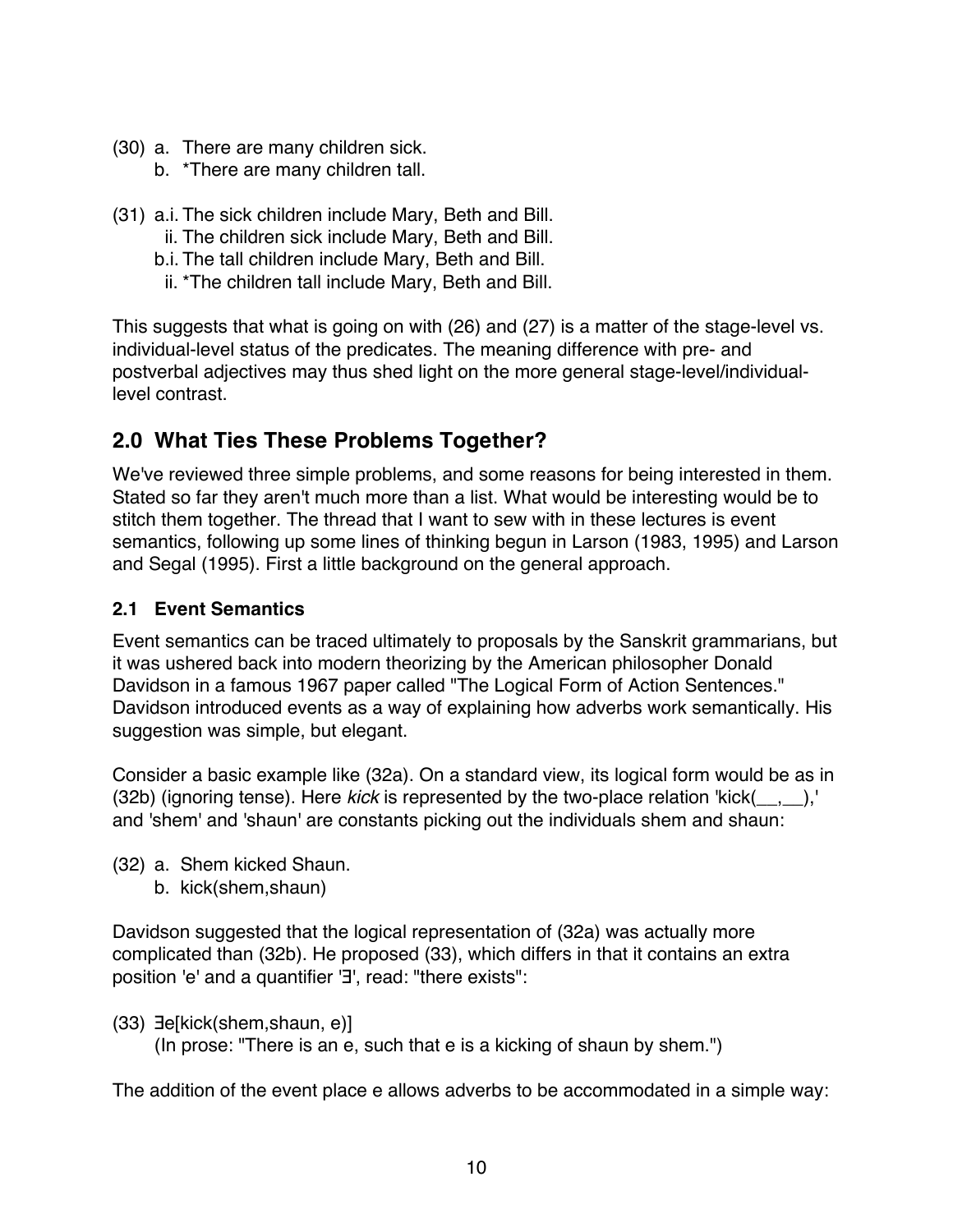adverbs are analyzed by Davidson as predicates that are true of events. So (34a)-(36a) are interpreted as in (34b)-(36b):

|  | (34) a. Shem kicked Shaun quickly<br>b. 3e[kick(shem,shaun, e) & quick(e)]                    | MANNFR          |
|--|-----------------------------------------------------------------------------------------------|-----------------|
|  | (35) a. Shem kicked Shaun for-an-hour<br>b. $\exists$ e[kick(shem,shaun, e) & for-an-hour(e)] | <b>DURATION</b> |
|  | (36) a. Shem kicked Shaun in-the-park<br>b. $\exists$ e[kick(shem,shaun, e) & quick(e)]       | LOCATION        |

In each case the adverbial element in the syntax corresponds to a predicate of events in the logic. There are many nice consequences of this analysis. We won't review them, but will simply assume that the Davidsonian position is correct. This will be the key for approaching our three questions. In closing now, I will just sketch the directions that Davidsonian events suggest.

# **2.2 Adverbial Modification of Nouns**

Suppose Davidson is right that adverbial semantics is a matter of event predication. And suppose that the adjective in (37a) is analysed parallel to the adverb in (37b) (as I have suggested):

- (37) a. Olga is a beautiful dancer.
	- b. Olga dances beautifully.

Then it follows that the noun *dancer*, like the verb *dance*, must introduce an event that the adjective/adverb can be predicated of. That is, for both (37a) and (37b) we apparently need something like (38):

(38) ∃e[dance(olga, e) & beautiful(e)]

Put succinctly, for an adjective to behave like an adverb, there must be events introduced inside NP. There is a long way that we can follow this idea. And some surprising turns when we do. How to proceed is fairly clear however.

# **2.3 Adverbial Semantics Inside and Outside NP**

We've discussed Davidson's idea that sentences as a whole make reference to events. Suppose that NPs may also make reference to events in their semantics. For our examples motivating question 2, what seems to be true is that an adjective inside an NP can be directly predicated of (or quantify over) events introduced outside it.

If this is the right way of looking at things, working it out requires care. Consider, for example, the obvious idea of identifying the sentence and noun events, so that the "e"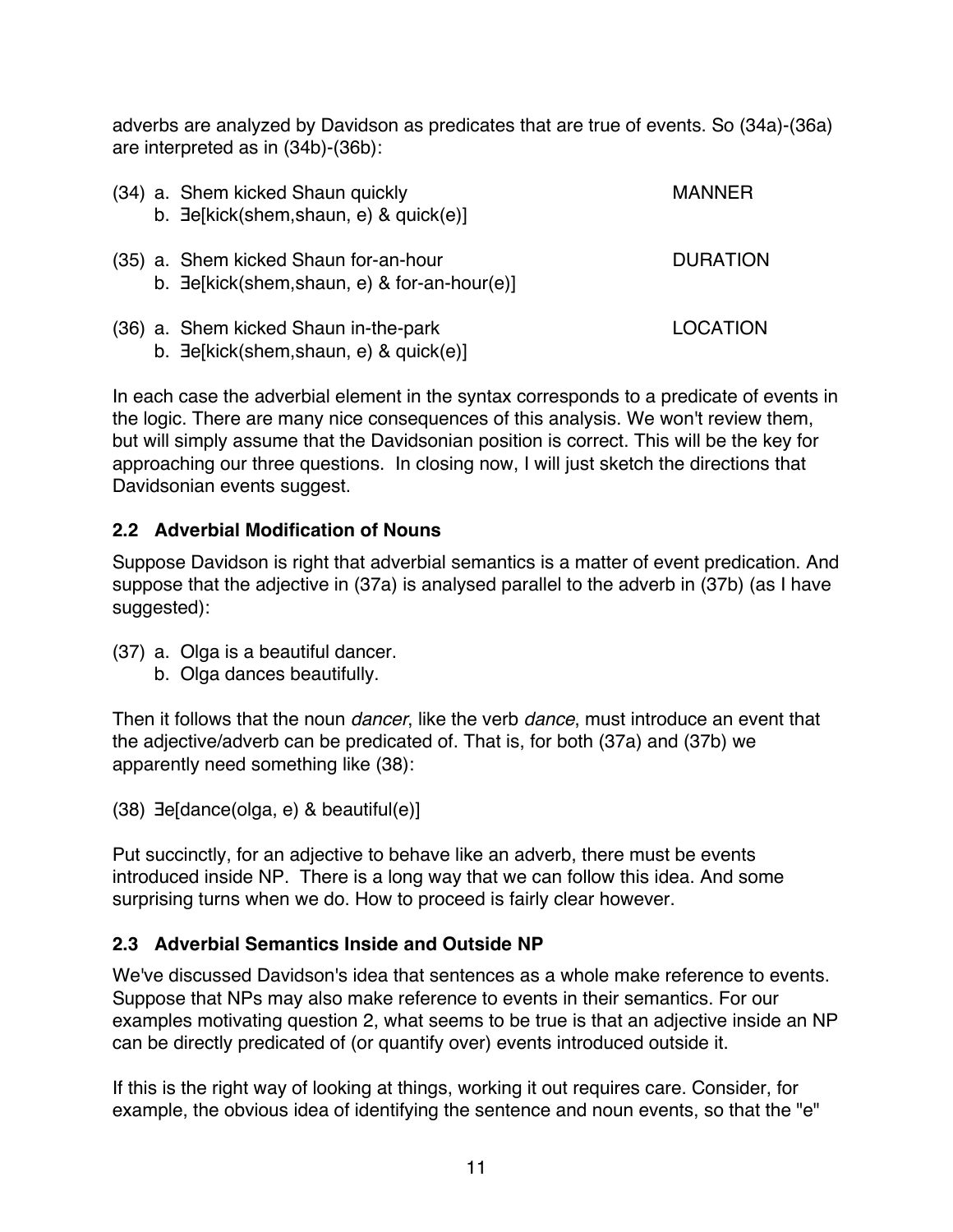introduced by S and the "e" introduced by NP are the same. Under this idea, modification of the second "e" would be tantamount to modification of the first. This proposal can't possibly work. Consider (39) on the reading "Occasionally, a sailor strolled by". We don't want to render this as in (40):

- (39) [ an occasional sailor ] strolled by.
- (40) *OC*e∃x[strolling(x, e) & sailing(x,e)] "For occasional e and for some x, e is a strolling by x and e is a sailing by x".

Among its problems, this formula asserts that the sailing and the strolling were the same event, which is nonsense.

A more promising approach to (39), I think, is to effect modification of sentence events referred to outside NP indirectly, by means of the individuals and events referred to inside NP. Consider (41a). The sentence is compatible with with a scenario where I look at the students as a group, with one event of looking. It's also compatible with my looking at students individually, with an event of looking for each student. Compare (41b); it seems to have only the "many-lookings" reading: one for each student. Evidently the VP adverb *individually* forces the distribution of events, and we have to partition those events over individuals. Now consider (41c):

- (41) a. I looked at the students.
	- b. I looked at the students individually.
	- c. I looked at the individual students.

The natural reading of (41c) is equivalent to (41b). The adjective apparently forces the students to be read distributively, with the result that the only reading is one where we get individual lookings. In effect, forcing a certain partitioning of the individuals forces a parallel partitioning of the events described by the main clause predicate. The adjective needn't be seen as modifying the clause event directly. Rather it modifies the noun and this has the result of modifying the clause events in a parallel way.

#### **2.4 Stage-level/Individual-level as Generic Quantification**

Earlier we observed that positional differences between A and N appear to track the stage-level/individual-level distinction (henceforth "s-level" and "i-level"). The example pair involved argument NPs (42), however the same facts hold when the noun + modifier are in predicate position (43):

- (42) a. The **visible** stars include Capella.
	- b. The stars **visible** include Capella.
- (43) a. Those are the stars **visible**.
	- b. Those are the **visible** stars.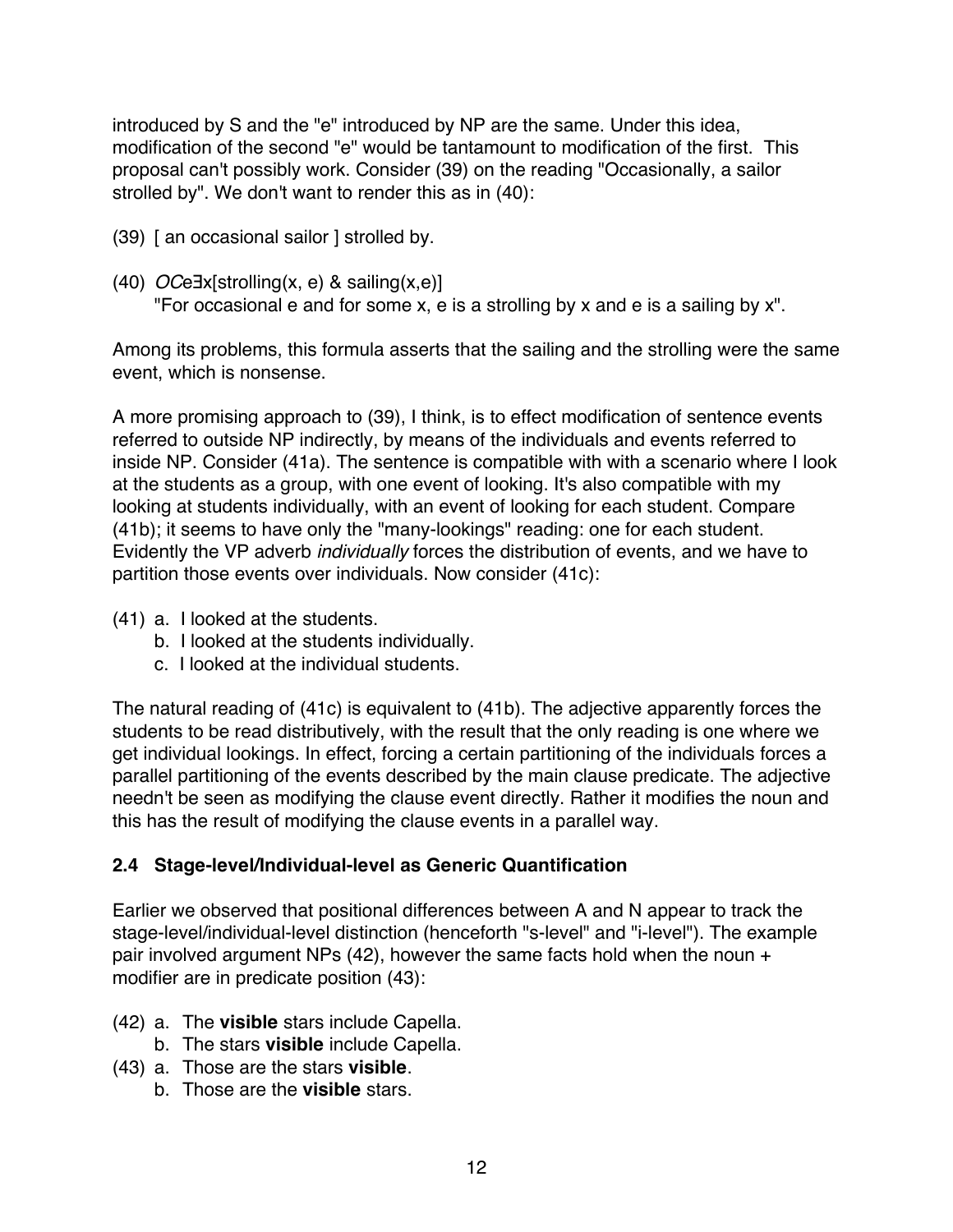The postnominal adjectives are read as s-level ((42a), (43a)). The prenominal adjectives can be read either as s-level or i-level ((42b), (43b)).

In fact the relevant syntactic contrast is not strictly one of linear order, but rather one of relative closeness to N. Note first that it is possible to get more than one occurrence of A in conjunction with N:

- (44) a. The **visible** stars **visible** include Capella.
	- b. The **visible visible** stars include Capella.

We understand (44a) along the following follows: "The inherently visible stars that happen to be visible at the moment include Capella". Now observe that the same interpretation attaches to (44b), but with the added intuition that it is the occurrence of *visible* closest to N that we understand as predicating inherent visibility:

(44b) The **visible visible** stars include Capella. s-level i-level

This claim about which adjective in (44b) attributes the intrinsic property and which attributes the transient is supported by the following pair (due to B. Citko):

(45) The **invisible visible** stars include Capella. The **visible invisible** stars include Capella.

The first is coherent, with a meaning something like "the intrinsically visible stars that happen to be invisible at the moment include Capella." The latter is contradictory, with a meaning something like "the intrinsically invisible stars that happen to be visible at the moment include Capella."

#### *Chierchia's Generic Quantifier*

The stage-level/individual-level contrast has been linked to event quantification in an interesting paper by Chierchia (1995). Put briefly, Chierchia proposes that the key difference between i-level and s-level predicates is that the latter must be licensed by a local generic operator (Gen). Thus a VP headed by an i-level verb like *know* has an adjoined Gen (46). Likewise for a predicate NP headed by an i-level noun like *star* (47):

(46) Mary PRES  $[yP]$  Gen  $[yP]$  knows French ]]

(47) Capella is  $\left[\begin{smallmatrix} 6 & 1 \end{smallmatrix}\right]$  a star ]]

The syntactic item Gen corresponds to a quantifier that I'll notate as "Γ". In the semantic representation for (46), Γ binds an event position in the interpretation of the verb (48a).